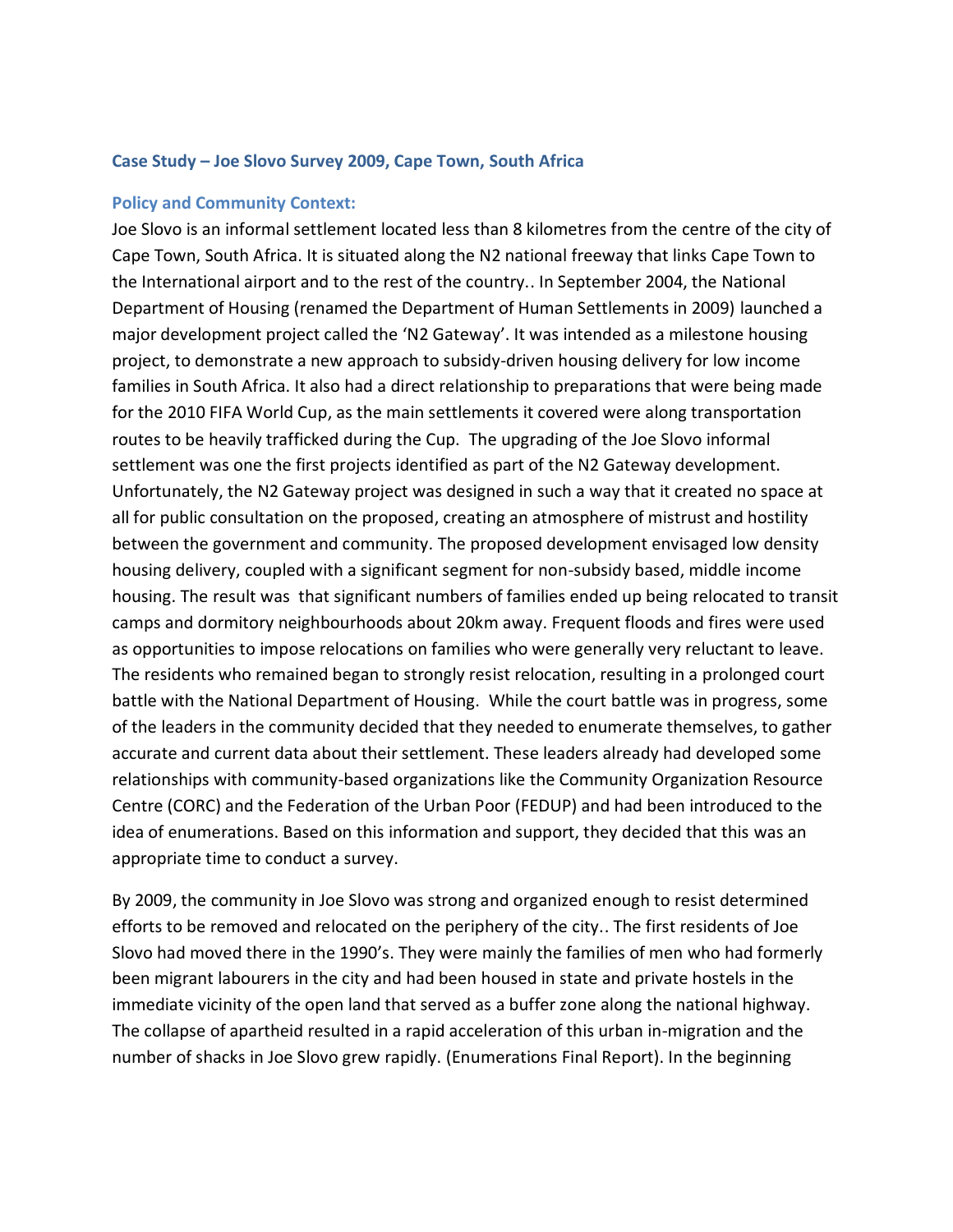In January 2005 a major fire broke out, claiming 3,000 shelters and leaving 12,000 people homeless. As a result of this fire, the first contact was made between the community and iKhaylami, a community-based organization working on incremental housing that would later play a role in the enumeration. In October 2007, the first savings groups were started, linked to CORC and the Federation of the Urban Poor in South Africa (FEDUP) "However, due to general lack of understanding around FEDUPs operations, coupled with suspicions by leadership, opposition blocked FEDUPs activities by discouraging membership and meetings within the community." (Joe Slovo Blocking Project) Federation savings schemes continued in a limited capacity until February 2008, when a second, smaller fire occurred, claiming 150 shelters. The second fire acted as a catalyst for the growth of the federation in Joe Slovo, hammering out some of the previous misunderstandings and crystalizing the rationale behind daily savings for community members.

*"A vital dialogue began between the Joe Slovo leadership, the Federation members and iKhayalami. While the leadership were open to the offer of emergency assistance, they strongly opposed the idea of distributing shelters only to Federation members, a move they saw simply as dividing the community yet further. Existing Federation members however, felt it unfair that after being penalized for taking part in the saving schemes, they now had to share the "benefits" with the rest of the community. While iKhayalami had hoped this dispute would be resolved prior to arrival on site, the mediation soon turned out to be key in developing a relationship between the parties…..The real success of this period was that a relationship had developed between the leadership and iKhayalami and, as people now understood the Federation's saving scheme, membership in Joe Slovo soared." (Joe Slovo Blocking Project)*

Another fire occurred in March 2009, during the same period that the community was fighting the N2 Gateway project in court. This fire claimed 513 shelters and left 1,500 people homeless, but it also opened a significant amount of space within the settlement, creating an opportunity to rebuild using 'blocking', to re-arrange space more effectively for in-situ upgrading. Blocking started the day after the fire. iKhayalami provided blocking and construction materials and the community worked together to guard the clear space until a new spatial arrangement for the houses could be determined and laid out.

*"The first batch of iKhayalami material was delivered at noon, just enough for four shelters, but enough to show the community what was involved and what the upgraded areas might look like. The arrival of this material proved to be a key turning point as people now had a clear understanding of what iKhayalami, and the leadership, were describing. Support for the project soared, as residents began to approach iKhayalami directly with requests to support 'blocking' in their areas. In many instances people were willing to even dismantle their shacks and relocate in-line, in expectation that they would*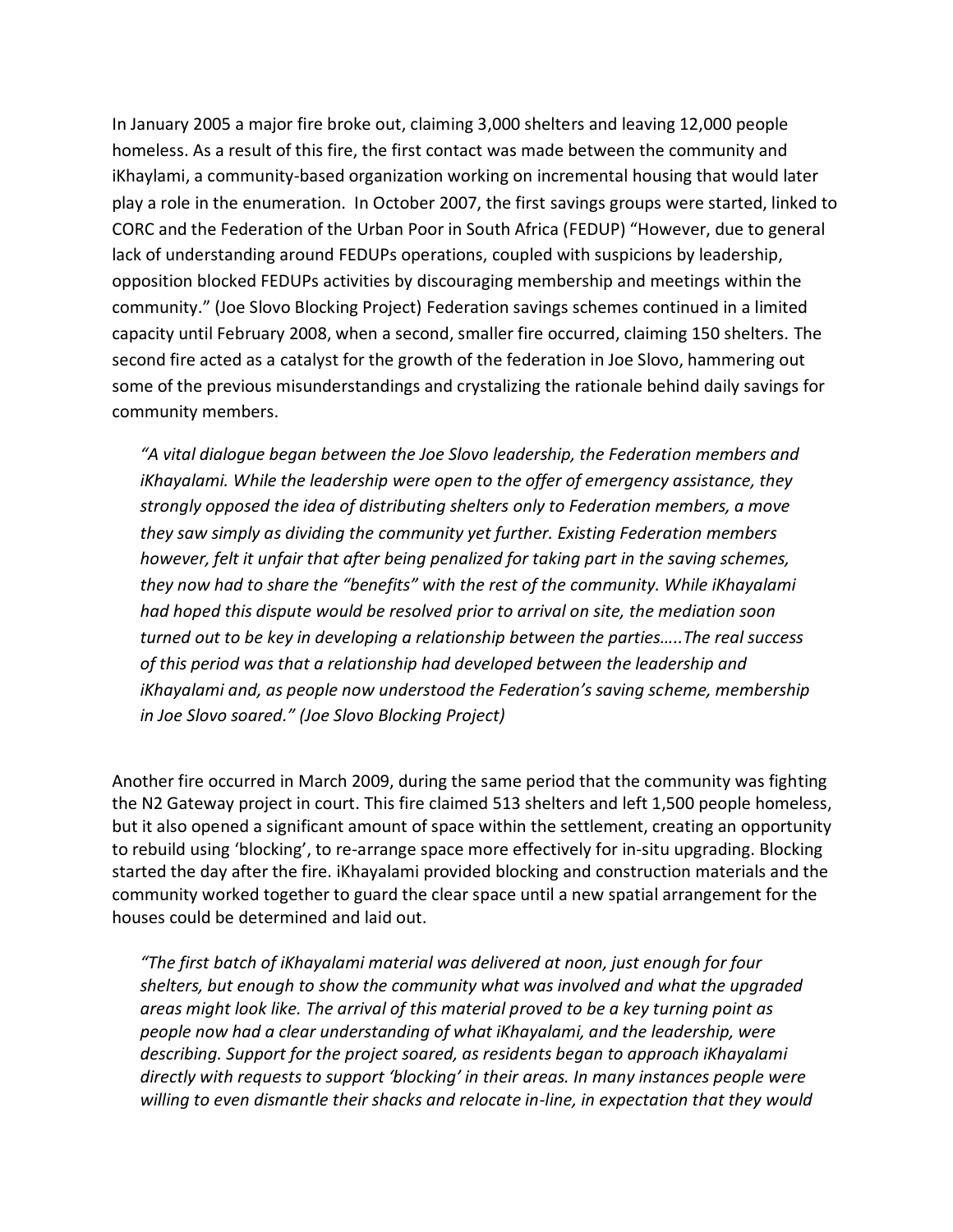*receive building material at a later stage which speeded up the process considerably. This process lead to greater community participation and negotiating patiently with the community speeded up the process considerably. While all decisions as to the relocation of sites, and the allocation of materials, was handled by the Joe Slovo leadership, the Ikhayalami team assisted families in construction the panels. By 20:00 that night, 15 families had shelters in various stages of completion. The community, now more mobilised, also organised nightly patrols, aimed both at guarding the building materials from theft and to keep order in Joe Slovo while people slept in tents. This resulted in almost no material going missing, even when considering the high degree of hands-on involvement by the community" (Joe Slovo Blocking Project)*

By the end of March, 120 new shelters had been built, in new 'blocked' arrangements. The fire also gave an immediate context and impetus for the enumeration which the community wanted to conduct to help with their case against the N2 Gateway development. The enumeration was conducted in conjunction with the blocking project, with the support of CORC, FEDUP and the Poor People's Movement (PPM), beginning on May 6<sup>th</sup>, 2009. The Kenyan Federation, Muungano Wa Wanvijiji , also provided support during this process and in particular in preparation for the data analysis and mapping of the community. (Joe Slovo Enumerations Final Report 2009)

Before the 2009 enumeration, the community of Joe Slovo had never been surveyed. A shack counting exercise had been conducted by the City Council, to estimate the population, but nothing specific or comprehensive had ever been attempted. *"There are no official statistics for the settlement's current population, and of late there have been thick migrations into and out of the community. From the old city census records, Joe Slovo had a population of 20,000+ people. This figure is sometimes used without specification of whether the figure includes the large group of people who were relocated earlier to Delft or not." (Enumeration Final Report)* It was hoped that the enumeration would provide the community with data to inform their negotiations with government regarding the N2 Gateway proposal and a tool to help shape a more inclusive outcome in terms of planning and decision making. The enumeration was also envisioned as a part of the process of community-building in Joe Slovo, another step in their growth process as a community and as individuals.

## **The Survey:**

To plan the enumeration, CORC began holding mass community meetings in April 2009, to develop a broad agreement on the meaning, purpose and objectives of the enumeration. The logistical aspects and distribution of tasks was also agreed upon. A survey questionnaire was revised and adopted, based on a framework developed by CORC in Cloetesville in 2008. It was adapted by the community to be more comprehensive and relevant to the situation at hand. An enumeration team was selected and divided into groups, to administer the mapping, shack numbering and data collection parts of the surveying process. The community itself was also divided into 24 sections and numbered alphabetically, for clarity and organizational simplicity. Each house was numbered according to an enumeration code, identifying its section and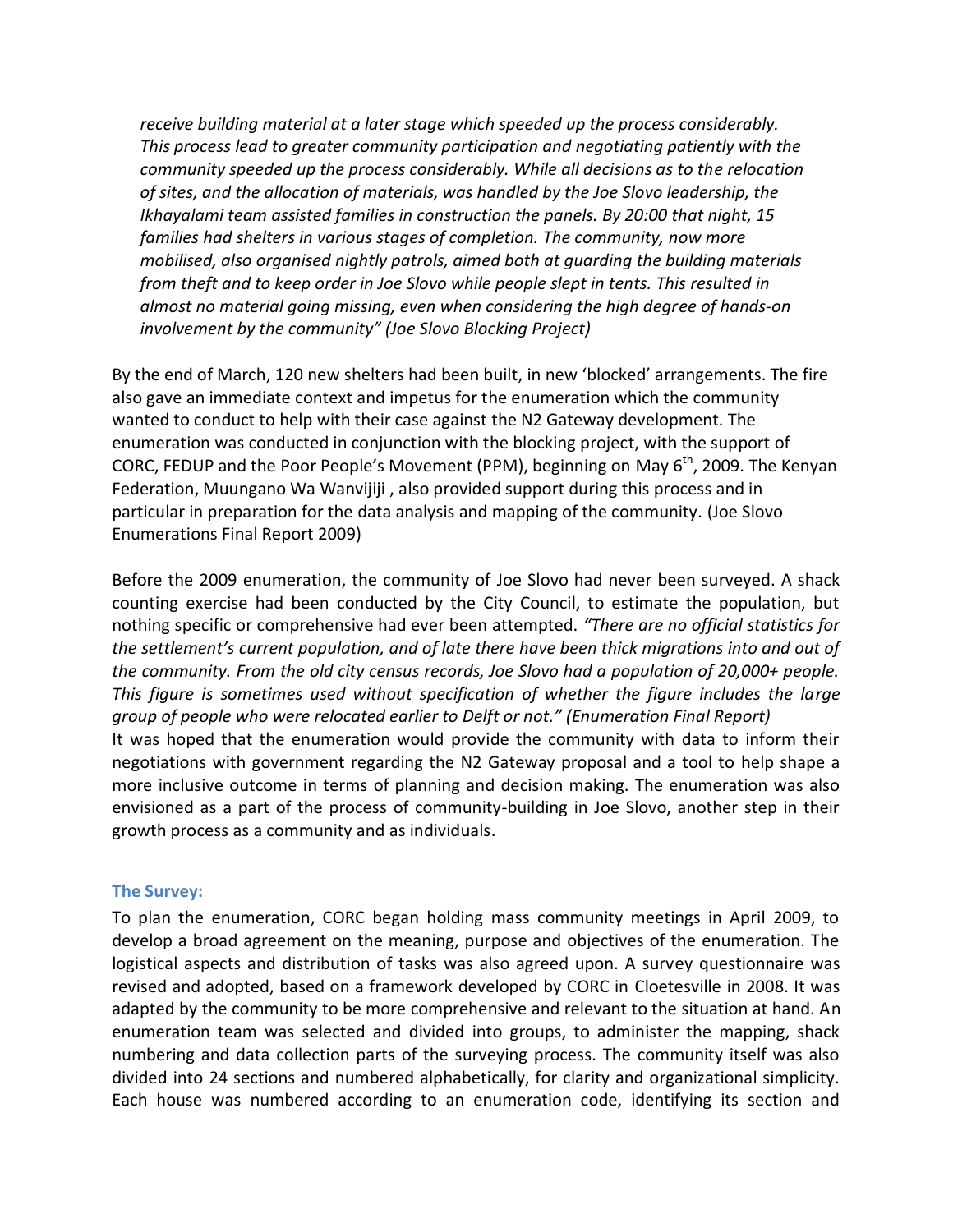number. The enumeration teams were given training, to make sure they understood how to administer their tasks.

*Enumerators were instructed to collect information from people in their structures, which were numbered and measured only by the enumeration team, in order to avoid confusion. Enumerators were instructed to speak personally to a member of every household. For this reason, the Joe Slovo Enumeration leaders built up three teams made up of Joe Slovo community volunteers who had some knowledge about the community and all its sections. This increased the level of accuracy in the survey and helped ensure general community support and ownership of the process. This was in sharp contradistinction to other information gathering efforts in the settlement, where external actors, linked and sponsored by the state were suspected of hidden agendas. (These efforts notwithstanding, there was a small section of the community that withheld information on the grounds that, even in this case, the information may be used to facilitate eviction. Whilst these doubts have now disappeared and the few score outstanding families are in the process of being surveyed, this reaction underscores the suspicion and hostility that an upgrading and relocation process tends to generate.)" (Joe Slovo Enumerations Final Report 2009)*

The enumeration unfolded over a period of 3 weeks.In addition to collecting the data, it was also verified and entered using Microsoft Excel.

## **Results of the Survey:**

In addition to producing a comprehensive set of socio-economic and demographic information about the settlement, the Joe Slovo enumeration also shed some light on the economic contributions of this community and the possible impacts of resettlement. In terms of basic demographic and infrastructure data, the population of Joe Slovo was found to be about 7,950 individuals staying in 2,748 shacks. 64% of the population are adults of working age and 35% of which are children or teenagers. 62% of the households in Joe Slovo are led by a man. There are 896 toilets, of which 706 are functional; this means that every toilet is shared by at least 9-11 people. There are 38 water taps, all of which are functional. Everyone in Joe Slovo lives in a shack, there are no formal houses or backyarders.

Of those residents who are migrants to Cape Town, most are economic migrants from other parts of the Eastern Cape Province. Few residents migrated to Cape Town more than 16 years ago, but since the fall of the Apartheid government there has been a steady stream of inmigrants. Economic activity seems to determine a large amount of life in Joe Slovo. Not only are there a great variety of businesses within the slum, but the households derive their livelihoods for a diverse set of activities, with the majority working outside the slum in service jobs, government employment, construction or factory work. A minority of the population works within the settlement, operating corner shops, small bars or as traditional healers. Only about 10% of the community depends on government grants for their livelihood. More than 60% of the adult population is unemployed. With all of this economic activity and the varied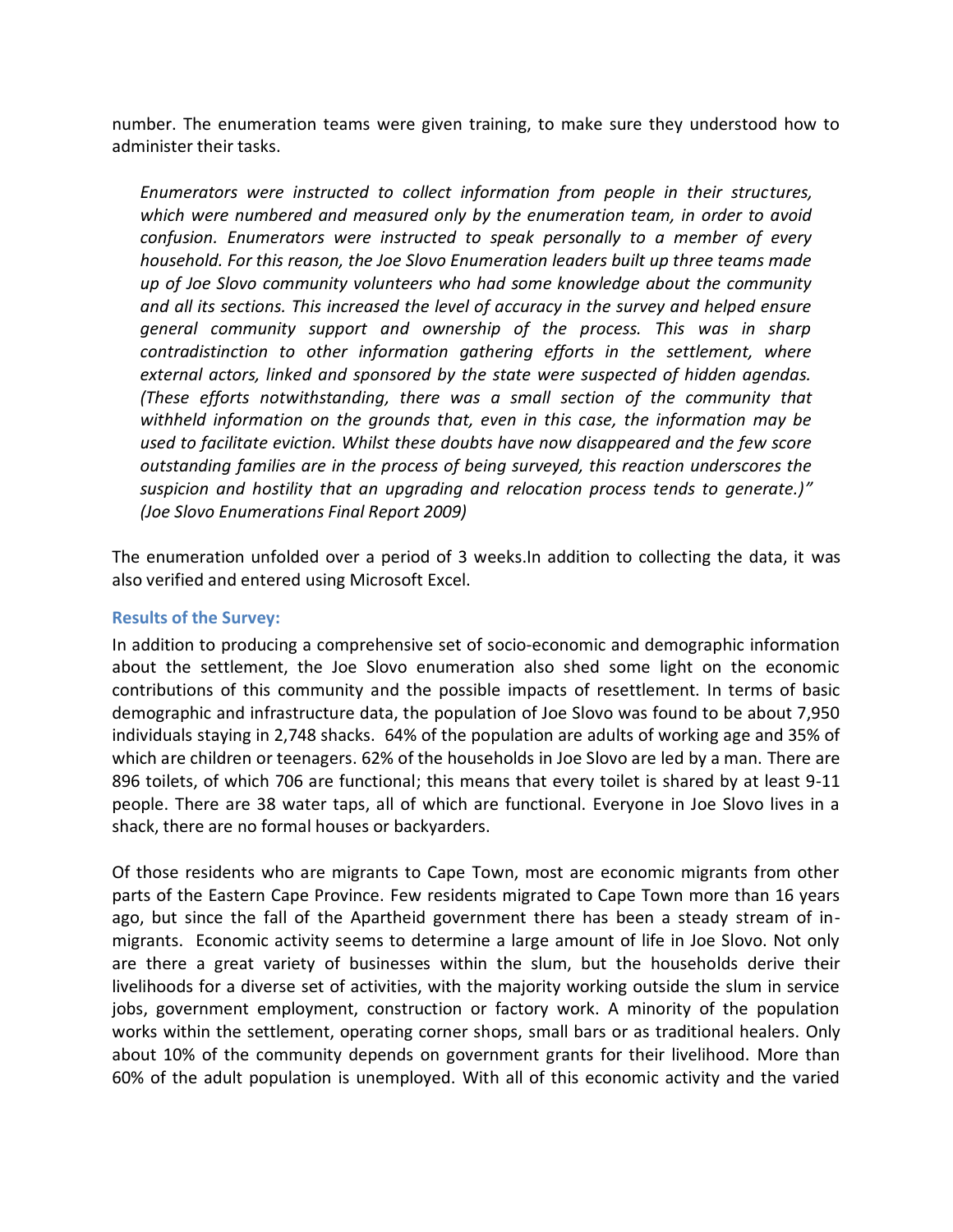forms of occupation, it is perhaps not surprising that Joe Slovo has a fairly high local economic impact, estimated by CORC to be around 2.7 million rand per month.

In terms of income and expenses, currently nobody in Joe Slovo has to pay for water or sanitation; their monthly income is almost entirely taken up by the costs of food, electricity, school fees and transportation. The average monthly income in Joe Slovo ranges from R800 to R1500. *"Most of the employed household heads currently find their workplaces adjacent to their community. Thanks to the proximity to the train station, about 57% of the households can benefit from relatively cheap train services. If the Joe Slovo residents had to devote a bigger portion of their income to transport the poverty cycle would worsen. Only 10.7% is spending more than R200 on transport at the moment. This already equates to a staggering 20% of the average household income. This will dramatically increase if and when people are relocated 20kms away." (Enumeration Final Report)*

One of the most important themes to emerge from the Joe Slovo enumeration was about the acute vulnerability of women and children in the settlement, particularly woman-headed households. *"Every woman in Joe Slovo who is responsible for a household has to provide for 3.2 people. Most are unemployed and depend on Government grants for survival." (Enumeration Final Report)*

Another important theme was the vulnerability to natural disasters:

*"Like any other slums in the world, the settlement is also vulnerable to different disasters. In its history, this settlement has experienced some devastating fires and floods. Almost one thousand residents have experienced both disasters. However, the most dominant disaster is flooding, which is an annual winter experience in the community. From 2748 families surveyed in the enumeration, 1747 have had a fire experience, and among these 1209 (69.2%) have also experienced flooding (more than once). 1708 households have experienced flooding. In this situation, there is clearly a great need for disaster preparation and mitigation rather than emergency interventions like the ones carried out so far." (Joe Slovo Enumerations Final Report 2009).* 

In addition to highlighting the possible negative impact of resettlement, the enumeration also revealed that since the population was so much less than previously estimated, that in-situ redevelopment might be feasible. *"The power of community-driven enumerations was highlighted in an account from Mzwanele Zulu, a community leader from Joe Slovo. He explained to the group how their particular enumeration proved that there were less people than originally thought within the settlement. This meant that upgrading could be done in situ without having to relocate people to the periphery." (Reflecting on the Enumeration Process in Cape Town)*

# **Current Situation:**